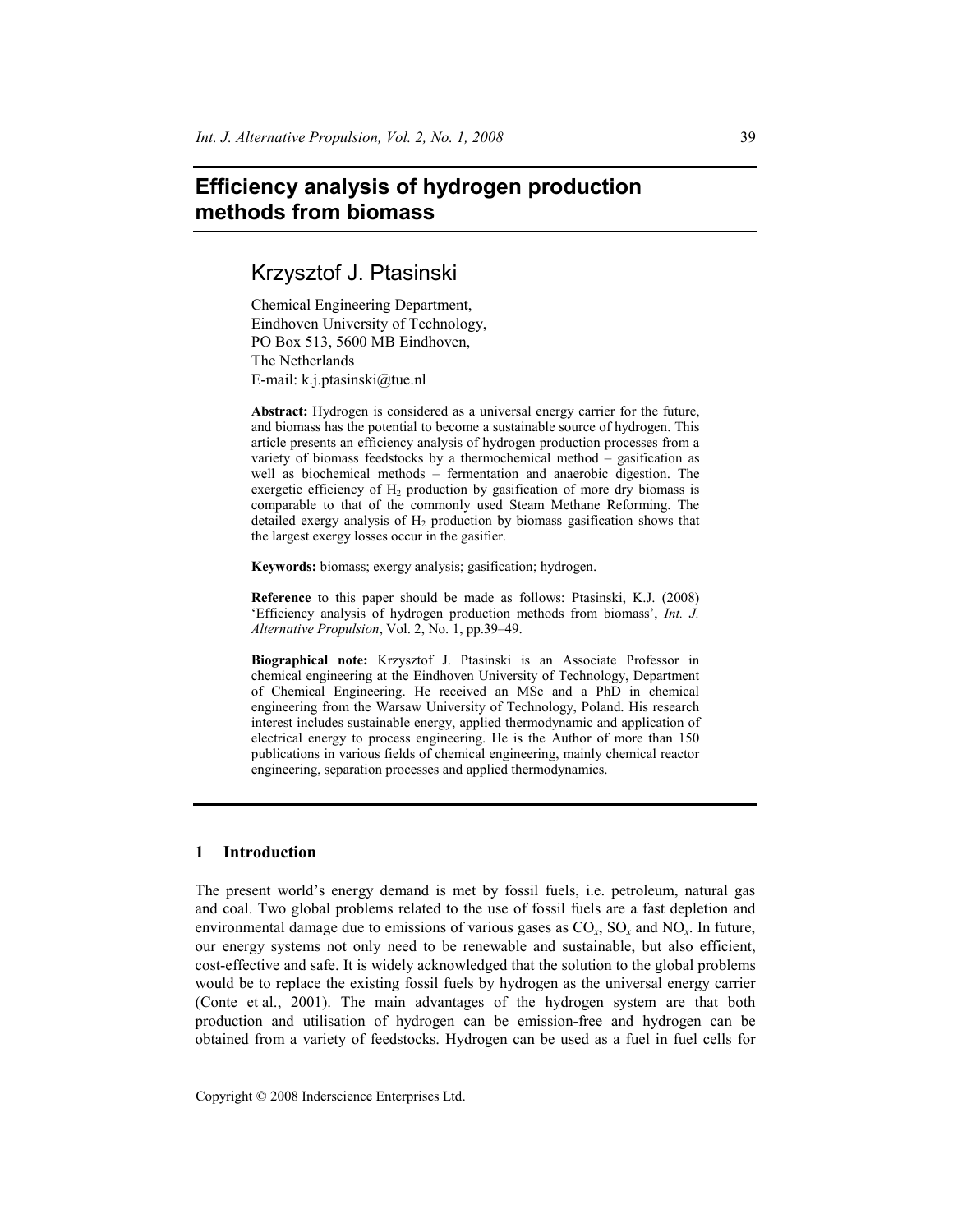power generation and in the transportation sector. Currently, however, hydrogen is produced mostly from fossil fuels, by steam reforming of natural gas (Steam Methane Reforming, SMR) and naphtha or coal gasification.





Today, most  $H_2$  (90%) is generated from fossil fuels mainly by SMR what is not a sustainable process route. Generally, a SMR system is comprised of a reforming reactor, a shift converter and a  $H_2$  separation, as shown in Figure 1. In the reformer, a synthesis gas containing  $H_2$  and an appreciable amount of CO is produced. Further, this gas is processed in a shift reactor where CO is converted with steam into  $H_2$ . The final step is separation of  $H_2$  from water and  $CO_2$ , usually by Pressure Swing Adsorption (PSA). The overall reaction of this process is

$$
CH_4 + 2 H_2O = CO_2 + 4 H_2.
$$
 (1)

The future hydrogen energy systems must be based on hydrogen production from renewable energy sources. Actually, many new technologies are under development using water splitting by thermochemical or photo processes, solar- or wind-driven electrolysis or different biomass conversion processes. Biomass is the most versatile nonrenewable resource that can be used for sustainable production of hydrogen. Renewable hydrogen technologies based on low value waste biomass as feedstock have great potential to become a cost-effective energy production.

The objective of this article is to presented an efficiency analysis of different production technologies of hydrogen from biomass. The presented efficiency analysis is based on exergy analysis in order to take into account different quality of material and energy streams involved in considered technologies. In Section 2, both thermochemical and biochemical hydrogen technologies are discussed. The method of exergy analysis is explained in Section 3. Subsequently, in Section 4, an exergy analysis is performed for a thermochemical gasification process for a number of biomass feedstocks, such as wood, straw, sludge, manure and vegetable oil. Finally, the exergetic efficiency of thermochemical processes is compared with those of the biochemical processes as well as classical steam reforming of natural gas.

### **2 Hydrogen from biomass**

Biomass has several important advantages which can accelerate the realisation of hydrogen economy. Key features are renewability and neutral  $CO<sub>2</sub>$  impact. Biomass has also unique versatility. A wide range of biomass sources, such as traditional agricultural crops, dedicated energy crops, residues from agriculture and foresting can be used to make hydrogen. These biomass feedstocks vary greatly in chemical composition, energy content, ash and moisture content. Generally, this is regarded as a real advantage, because it means that the best available and economically attractive feedstock can be selected.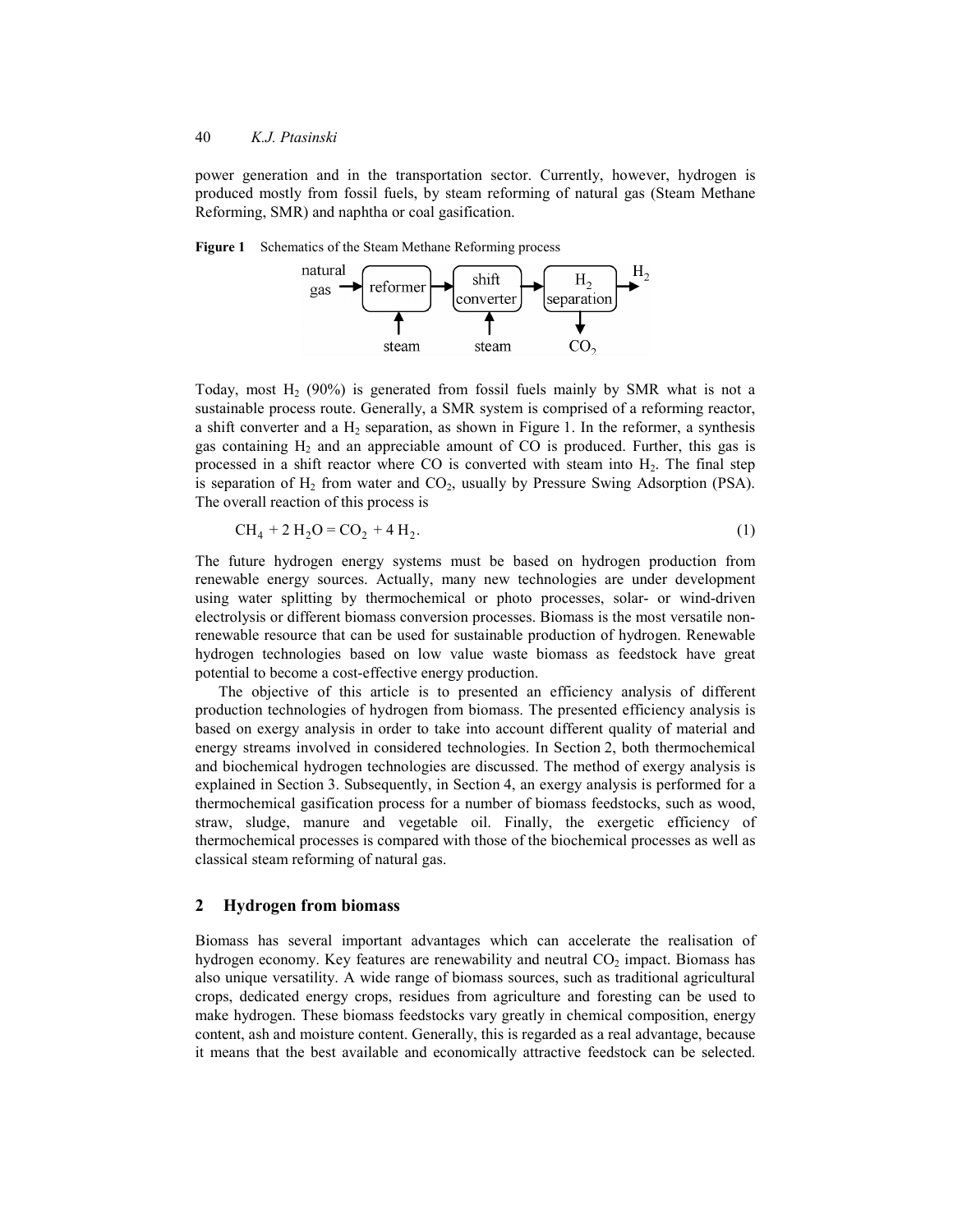The question is whether all the biomass type can be converted to hydrogen with reasonable exergetic efficiency. Relatively, the high efficiencies are very desired as the hydrogen content in biomass is low (approximately 6 wt% vs. 25% for methane) and energy content is also low due to high oxygen content (about 40 wt% of biomass).

**Figure 2** Schematics of the thermochemical process for hydrogen from biomass



Biomass-to-H2 conversion technologies can be divided into two categories: thermochemical and biochemical (Milne, Elam and Evans, 2002). The most widely practiced thermochemical process route for biomass-to-hydrogen is gasification coupled with Water Gas Shift (WGS, Figure 2). The first step drying is often needed for a wet biomass to assure autothermic gasification. Gasification is a high-rate pyrolysis carried out in the temperature range of  $600-1,000$  °C in fluidised bed reactors. The syngas produced in the gasifier contains mainly  $H_2$ , CO, moreover  $CO_2$  and  $H_2O$ . In the WGS reactor, CO is subsequently converted into  $H_2$  due to reaction

$$
CO + H2O = CO2 + H2.
$$
 (2)

The final step is separation of  $H_2$  from  $CO_2$  and water.

The biochemical conversion technologies are based on rather complex systems of biochemical reactions involving microorganisms, usually bacteria and enzymes. The main processes are photolysis, dark fermentation, photo fermentation, anaerobic digestion and are discussed in Section 5.

#### **3 Method of exergy analysis**

The exergy analysis is a relatively new analysis method in which the basis of evaluation of efficiency follows from the second law rather than the first law of thermodynamics. The exergy balance of a process can be represented in the following form using exergy values of all streams entering and leaving the process:

$$
\sum_{\text{IN}} E_{\text{j}} + E^{\text{Q}} + E^{\text{W}} = \sum_{\text{OUT}} E_{\text{k}} + I \tag{3}
$$

where  $\sum E_j$  $\sum_{N} E_j$  and  $\sum_{OUT} E_k$  are exergy flow of all entering and leaving material streams,

respectively,  $E^Q$  and  $E^W$  are the sums of all thermal exergy and work interactions involved in a process. The difference between the concept of exergy and those of mass and energy is that exergy is not conserved but subjected to dissipation. It means that the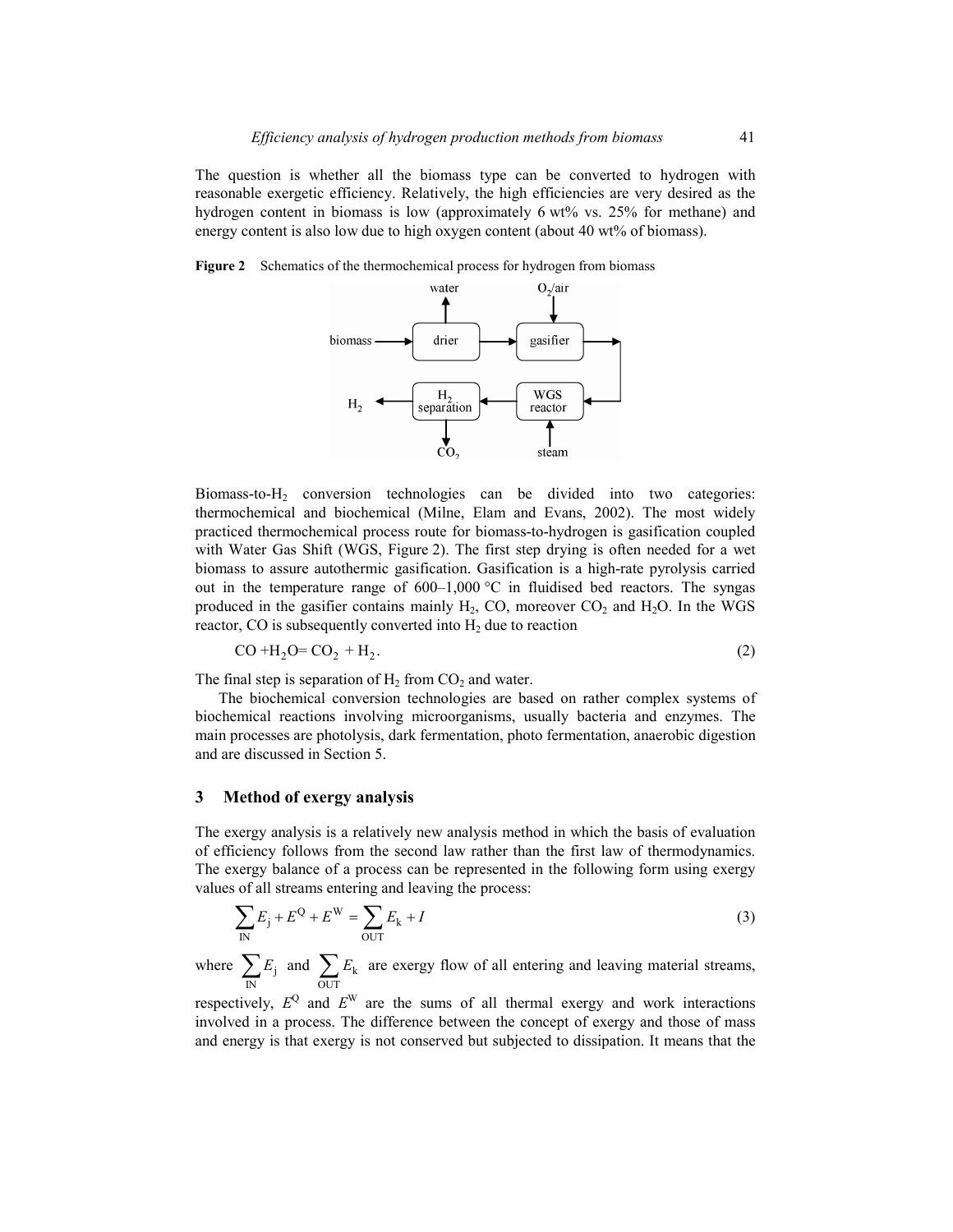exergy leaving any process step will always be less than the exergy in. The difference between all entering exergy streams and that of leaving streams is called irreversibility *I*. Irreversibility represents the internal exergy loss in process as the loss of quality of materials and energy due to dissipation.

|                |          | Proximate analysis (wt%) |                     |      | Ultimate analysis (wt% of organic fraction) |          |          |          |
|----------------|----------|--------------------------|---------------------|------|---------------------------------------------|----------|----------|----------|
| Feedstock      | Moisture | Ash                      | Organic<br>fraction | C    | H                                           | $\Omega$ | N        |          |
| Wood           | 19.8     | 1.84                     | 78.4                | 50.8 | 6.06                                        | 42.7     | 0.36     | 0.07     |
| Straw          | 12.7     | 6.37                     | 80.9                | 48.9 | 5.97                                        | 43.9     | 0.82     | 0.15     |
| Sludge         | 32.5     | 25.72                    | 41.8                | 50.2 | 7.09                                        | 34.9     | 5.63     | 1.77     |
| Manure         | 43.6     | 17.20                    | 39.2                | 50.2 | 6.50                                        | 34.6     | 5.19     | 0.85     |
| Vegetable oils | $\theta$ | 0                        | 100                 | 75.4 | 117                                         | 12.9     | $\Omega$ | $\theta$ |

**Table 1** Proximate and ultimate analysis of various biomass *Feedstock*

The quality of material streams can be expressed using their physical and chemical exergy.

$$
E = E_{\rm ph} + E_{\rm ch} \tag{4}
$$

where  $E_{\text{ph}}$  is the physical exergy and  $E_{\text{ch}}$  is the chemical exergy. The standard chemical exergy of a pure chemical compound  $\varepsilon_{ch}$  is equal to the maximum amount of work obtainable when a compound is brought from the environmental state, characterised by the environmental temperature  $T_0$  (298.15 K) and environmental pressure  $P_0$  (1 atm), to the dead state, characterised not only by the same environmental conditions of temperature and pressure, but also by the concentration of reference substances in standard environment. The physical exergy is equal to the maximum amount of work obtainable when a compound or mixture is brought from its temperature *T* and pressure *P* to environmental conditions, characterised by environmental temperature  $T_0$  and  $P_0$ .

#### **4 Exergy analysis of hydrogen production from biomass gasification**

Exergy analysis of thermochemical  $H_2$  production has been performed for different biomass feedstocks, including wood, straw, sludge, manure and vegetable oil. Table 1 shows proximate and ultimate analyses of considered feedstocks taken from the Phyllis database (2002).

The conversion of all biomass feedstocks to  $H_2$  have been simulated using the flow sheeting program Aspen Plus. First, the process has been modelled and simulated for a standard set of conditions shown in Table 2. The most important parameters are the gasifier temperature and moisture content of biomass leaving the drier; the standard values of these parameters are 1,173 K and 10 wt%, respectively. Subsequently, the process conditions have been modified to determine the influence of the operating conditions on the overall efficiency and total exergy loss of the process.

Figure 3 shows the flow sheet of the  $H_2$ -from-wood process. The wood is first dried in the thermal drier to its final moisture content, which was varied between 5 and 17.5 wt%. The partially dried wood enters the gasifier, where it is exposed to a limited amount of oxygen. The gasifier temperature was varied between 973 and 1,373 K. In the gasifier, a syngas containing  $H_2$ , CO, CO<sub>2</sub> and  $H_2O$  is produced due to equilibrium chemical reactions. The syngas composition has been computed by Aspen Plus by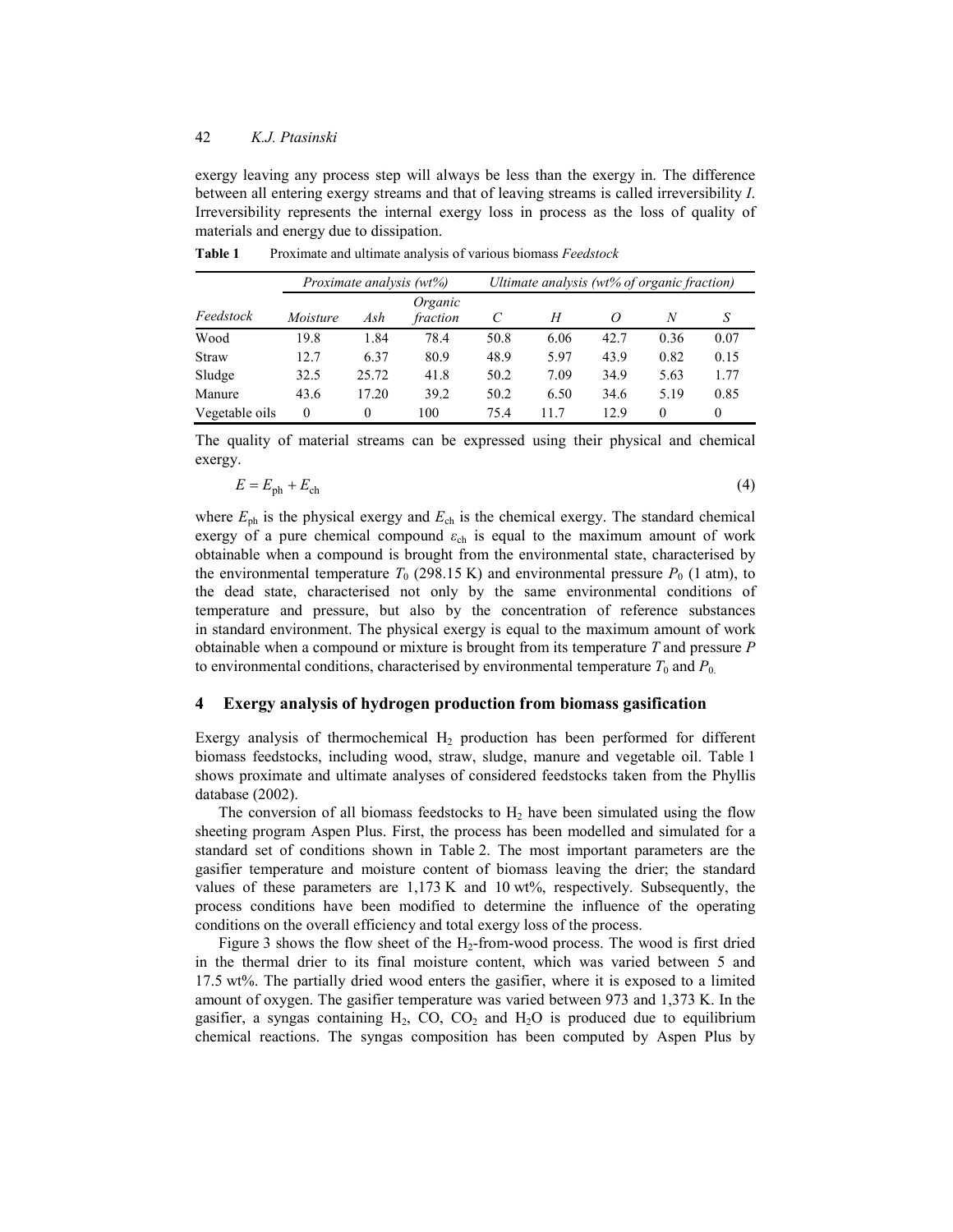minimisation of the Gibbs free energy of the system. The syngas leaving the gasifier is first cooled down to 623 K and next cleaned from ash and tar (off-gas). Subsequently,  $H_2$ content in the syngas is increased in two WGS reactors. The first reactor operates at High

Figure 3 Flow sheet of the thermochemical process for hydrogen from wood

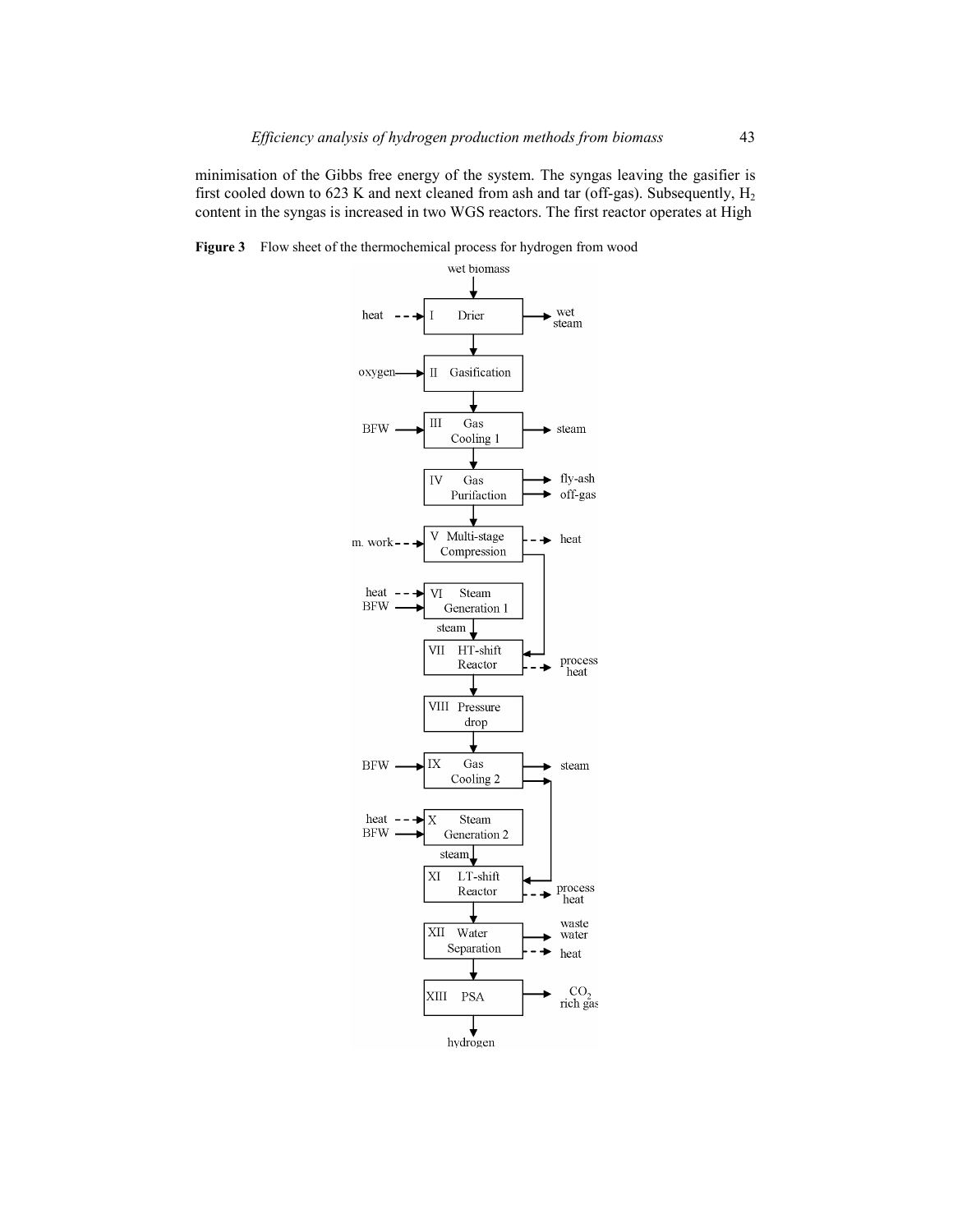Temperature (HT) of 623 K and the pressure of 30 bar whereas the second one – at Low Temperature (LT) of 423 K and 25 bar. Both shift reactors are modelled as equilibrium reactors. The steam needed in shift reactors is generated in separate units. The gas leaving the LT-shift reactor contains  $H_2$ , water and  $CO_2$ . Water is separated in a flash unit at 20 bar and 298 K, whereas  $CO_2$  is separated from  $H_2$  by PSA. The PSA process is modelled in Aspen Plus assuming  $H_2$  separation efficiency equal to 85 and 100% purity of hydrogen as the main product.

**Figure 4** The influence of the gasifier temperature on the exergetic efficiency and exergy loss for the  $H_2$ -from-wood process



**Table 2** Flow rate, temperature, pressure and exergy flow rate of the main process streams of the hydrogen-from-wood process (standard conditions)

|                                   | Flow rate        | Temperature | Pressure | <i>Exergy flow</i>  |
|-----------------------------------|------------------|-------------|----------|---------------------|
| Process stream                    | $(kg hour^{-1})$ | (K)         | (bar)    | rate( $MJ s^{-1}$ ) |
| Biomass:                          |                  |             |          |                     |
| Feed                              | 1,000            | 298         | 1        | 4.64                |
| Leaving drier                     | 891              | 423         | 1        | 4.65                |
| Wet steam from drier              | 109              | 423         | 1        | 0.017               |
| Oxygen                            | 396              | 298         | 1        | 0.137               |
| Syngas:                           |                  |             |          |                     |
| Leaving gasifier                  | 1,287            | 1173        | 1        | 3.48                |
| Leaving compressor                | 1,269            | 620         | 30       | 3.40                |
| Steam produced from gas cooling 1 | 361              | 773         | 50       | 0.15                |
| Gas purification:                 |                  |             |          |                     |
| Fly-ash                           | 15               | 623         | 1        | 0.008               |
| Off-gas                           | 3                | 298         | 1        | 0.004               |
| $H_2$ -rich gas:                  |                  |             |          |                     |
| Leaving HT shift reactor          | 1,955            | 623         | 30       | 3.44                |
| Leaving LT shift reactor          | 1,973            | 473         | 25       | 3.35                |
| Steam produced from gas cooling 2 | 195              | 473         | 10       | 0.05                |
| Wastewater                        | 567              | 298         | 1        | $\mathbf{0}$        |
| <i>PSA products:</i>              |                  |             |          |                     |
| $CO2$ -rich gas                   | 1,330            | 298         | 1        | 0.61                |
| Hydrogen                          | 76               | 298         | 19       | 2.54                |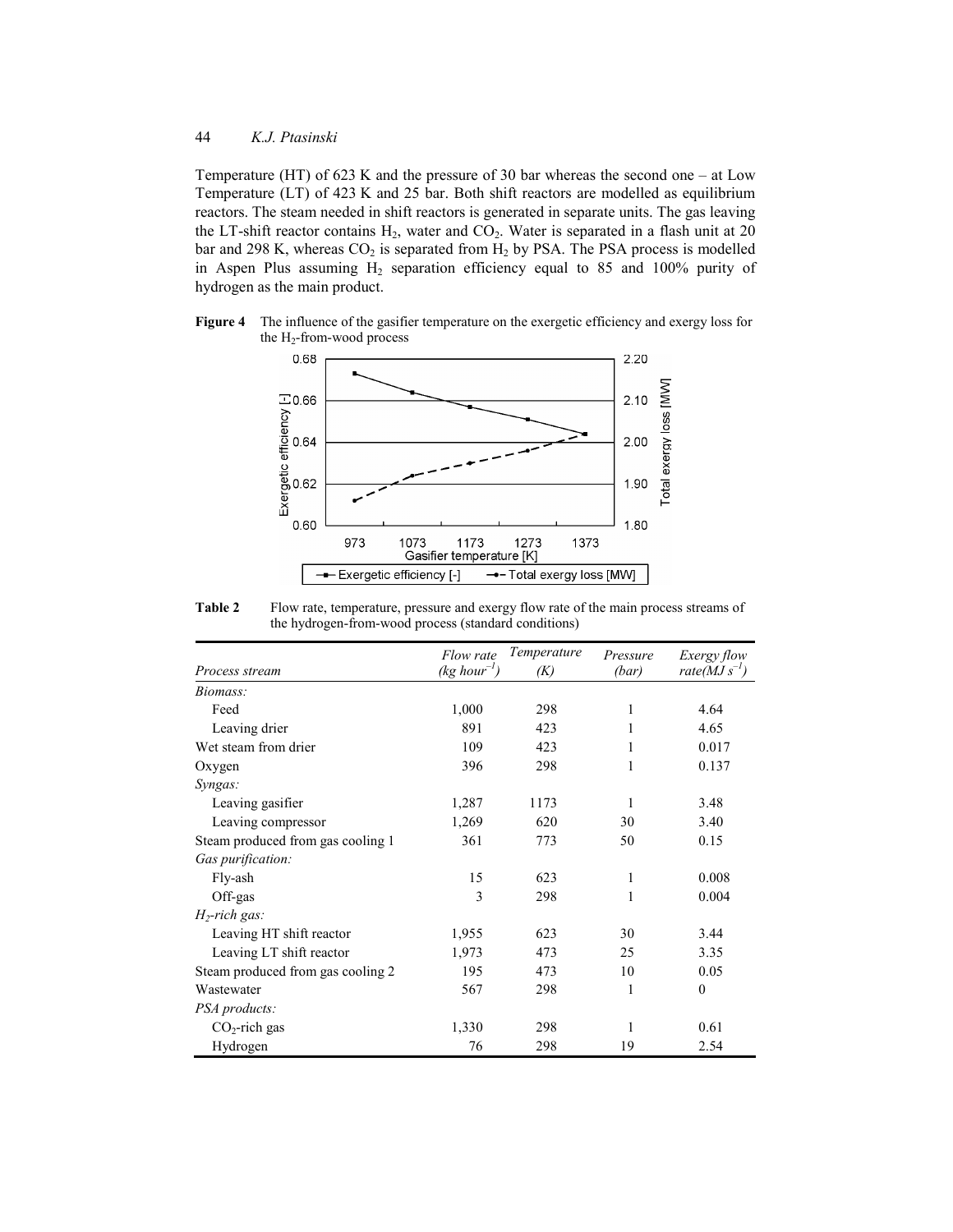Table 2 summarises flow rate, temperature, pressure and exergy flow rate, calculated according to Szargut, Morris and Steward (1988), for the main streams of the  $H_2$  – from wood process at the gasifier temperature of 1,173 K and the moisture content of biomass leaving the drier of 10 wt%. The exergy of oxygen is taken as the product of its chemical exergy and the exergetic cost of making oxygen from air, equal to 10% (Simbeck, Dickenson and Oliver, 1983). Exergy analyses were performed for the overall process as well as for separate process units indicated in Figure 3. Figure 4 demonstrates that the overall exergetic efficiency increases with decreasing gasifier temperature, and consequently the total exergy losses (internal and external) decreases with decreasing this temperature. The overall exergetic efficiency at the standard conditions is 65.7% what is calculated as the ratio between the exergy of useful process output:  $H_2$ ,  $CO_2$ -rich gas and utilities (process heat from both shift reactors, steam from gas cooling 1 and 2 and drier) and the exergy of the process input: biomass, oxygen, utilities (compressor work, heat for steam generation 1 and 2 and drier). External exergy losses take place in the gasifier (ash and off-gas) and water separation (wastewater and heat).

A breakdown by process units of the total exergy losses for this process is shown in Figure 5 for different gasifier temperatures and the standard value of the moisture content of biomass leaving the drier of 10 wt%. The principal exergy losses occur in the gasifier and these losses decrease with decreasing gasifier temperature which also influence the total exergy losses, as shown in Figure 4. The exergy losses during water separation, gas compression, and both shift reactors are lower than that in the gasifier but still substantial. Figure 6 demonstrates that the total exergy losses decrease with decreasing moisture content in the biomass leaving the drier for both gasifier temperatures of 973 and 1,173 K.



**Figure 5** Exergy losses per unit for the hydrogen-from-wood process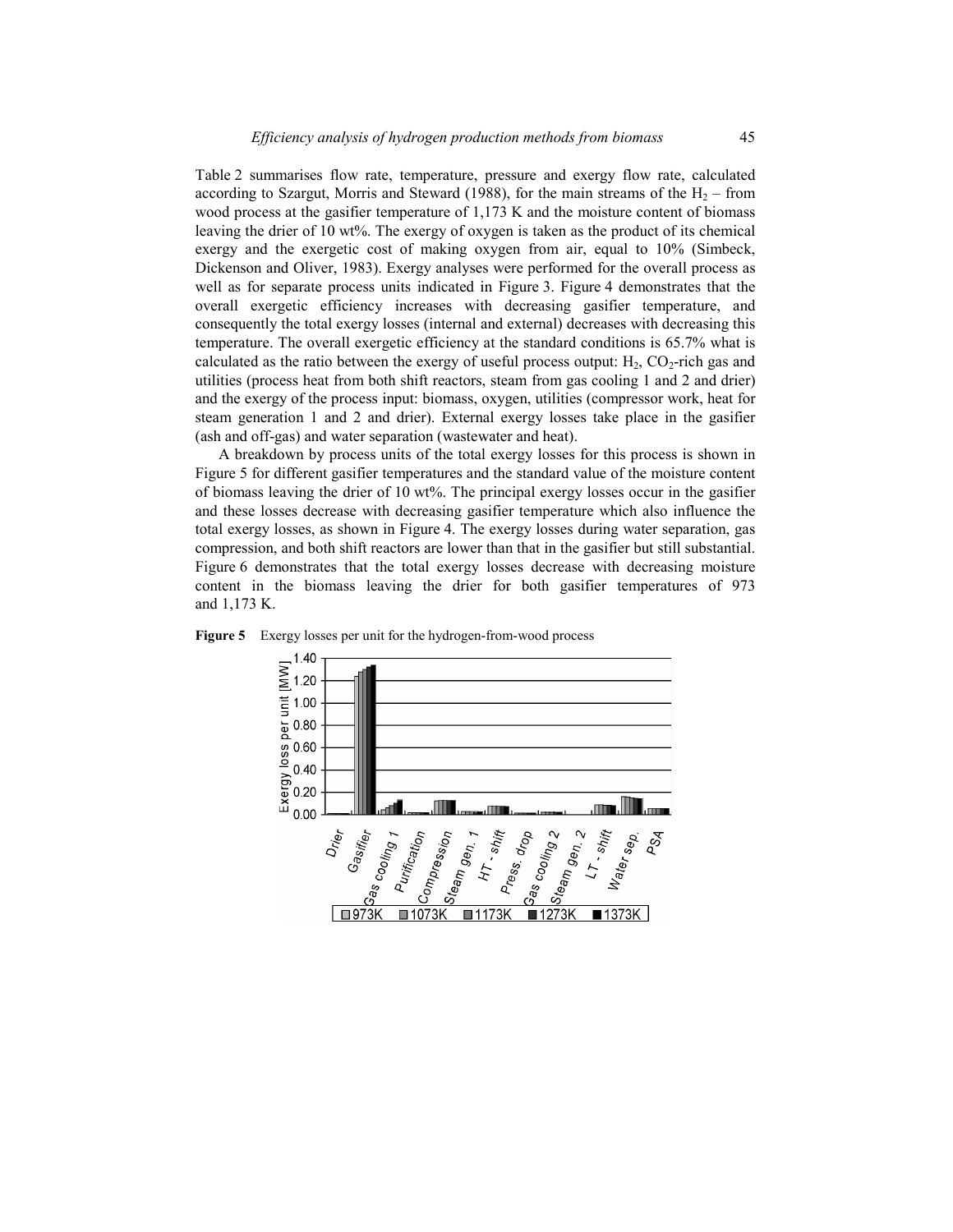**Figure 6** The influence of the moisture content in the biomass leaving the drier on the exergetic efficiency and exergy loss for the  $H_2$ -from-wood process



**Figure 7** The influence of the original moisture content in biomass feed on the exergetic efficiency of thermochemical hydrogen production



**Table 3** Exergetic efficiency and amount of produced hydrogen for thermochemical processes (standard conditions)

| <i>Biomass</i> | <i>Exergetic efficiency</i> $(\%)$ | Amount produced $H_2$ (kg hour <sup>-1</sup> ) |
|----------------|------------------------------------|------------------------------------------------|
| Wood           | 65.7                               | 75.1                                           |
| <b>Straw</b>   | 72.5                               | 83.5                                           |
| Sludge         | 40.3                               | 23.4                                           |
| Manure         | 35.8                               | 17.5                                           |
| Vegetable oil  | 79.1                               | 55.1                                           |

Table 3 summarises the overall exergetic efficiency as well as amount of produced  $H_2$  for all investigated biomass feedstocks. The results of exergy analysis for  $H_2$  production from straw, sludge and manure are similar to those presented for wood in Figures 4–6. On the other hand, the results of exergy analysis for  $H_2$  from vegetable oil are different from those for other feedstocks. Table 3 shows that the highest amounts of  $H_2$  are obtained from straw and wood, followed by vegetable oil, and much lower  $H_2$  is obtained from sludge and manure. Finally, it is interesting to note that the exergetic efficiency of investigated processes depends clearly on the original biomass feedstock, as indicated in Figure 7.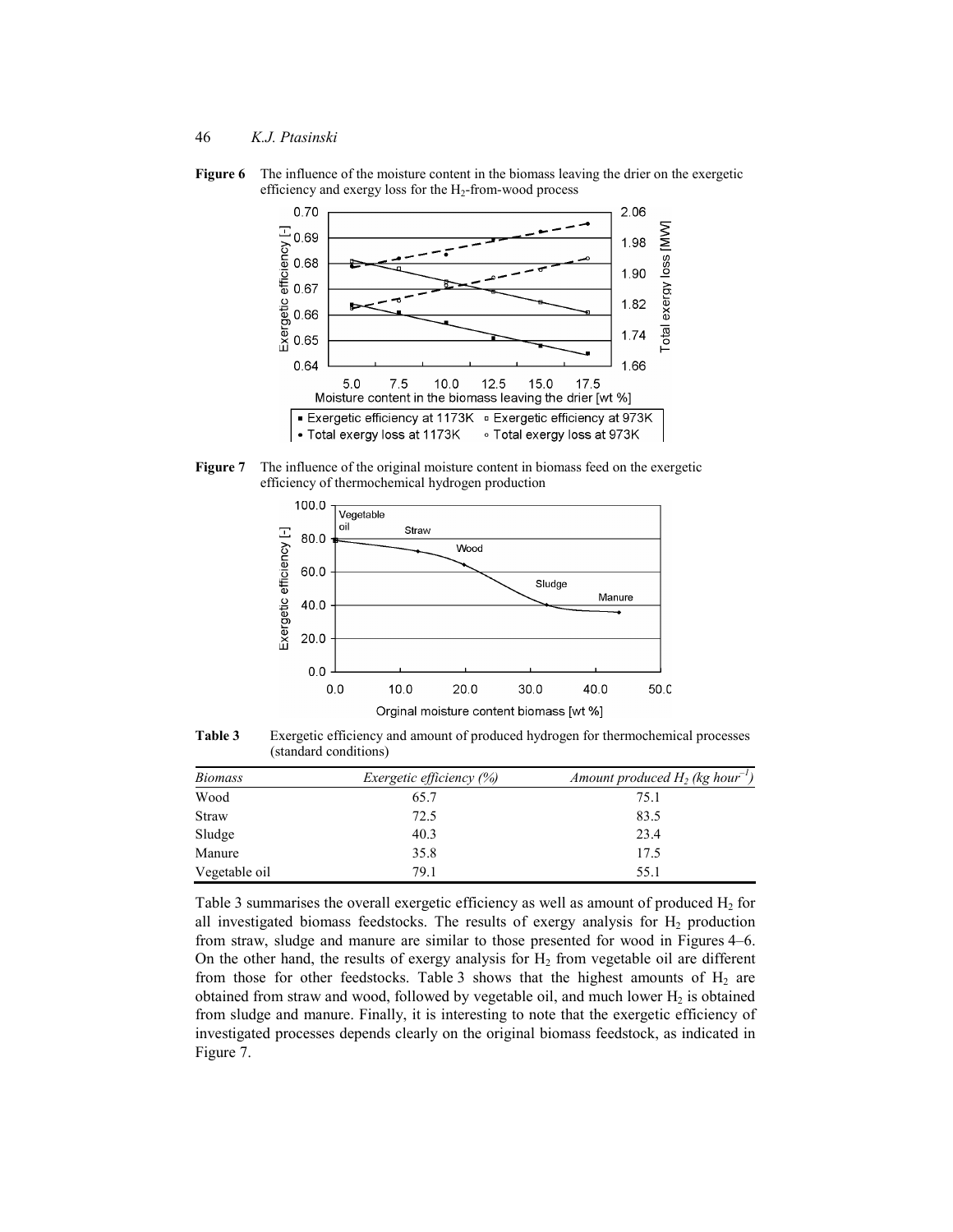

**Figure 8** Schematics of the combination of dark and photo fermentation

# **5** Comparison of thermochemical H<sub>2</sub> with alternative **H2 production processes**

As previously discussed, biomass gasification is the most widely practiced process to produce bio-hydrogen. In this section, the exergetic efficiency of  $H<sub>2</sub>$  from biomass gasification is compared to that of classical SMR and biochemical processes. The exergy analysis of SMR is presented by Rosen (1996), where the overall exergetic efficiency of 78.0% is reported. The main process losses are internal losses in the reformer furnace due to methane combustion. In general, biochemical processes for  $H<sub>2</sub>$  production are small-scale with a laboratory of pilot-scale status. The most promising methods are biophotolysis of water, fermentation and anaerobic digestion of biomass (Hallenbeck and Benemann, 2002).

The combination of dark and photo fermentation is shown in Figure 8. In this process, a high conversion of the (hemi) cellulosic part of biomass into  $H_2$  and  $CO_2$  is achieved. A wet biomass after pretreatment (hydrolysis) enters the dark fermentation reactor where at 70 °C and 0.5 bar  $H_2$  and  $CO_2$  are produced, in addition to organic acids, according to the chemical reaction:

$$
C_6H_{12}O_6 + 2H_2O = 4H_2 + 2CO_2 + 2C_2H_4O_2.
$$
 (5)

The photo fermentation reactor is used to convert organic acids into H<sub>2</sub> and CO<sub>2</sub> at 35 °C and 2.5 bar according to the chemical reaction:

$$
C_2H_4O_2 + 2H_2O = 2 CO_2 + 4H_2.
$$
 (6)

In the Netherlands, a process is under development by the University of Wageningen in which potato peels are converted into  $H_2$ ; the other products are cattle feed and  $CO_2$ (Claassen, de Vrije and van Groenestijn 2004). The plant converts 793 kg hour<sup>-1</sup> of potato peels (dry weight) into 57 kg  $H_2$  hour<sup>-1</sup> of which 40 kg  $H_2$  hour<sup>-1</sup> are produced in the photo-reactor. In the design study, hydrogen gas can be used for a stationary Polymer Electrolyte Membrane fuel cell and as transportation fuel.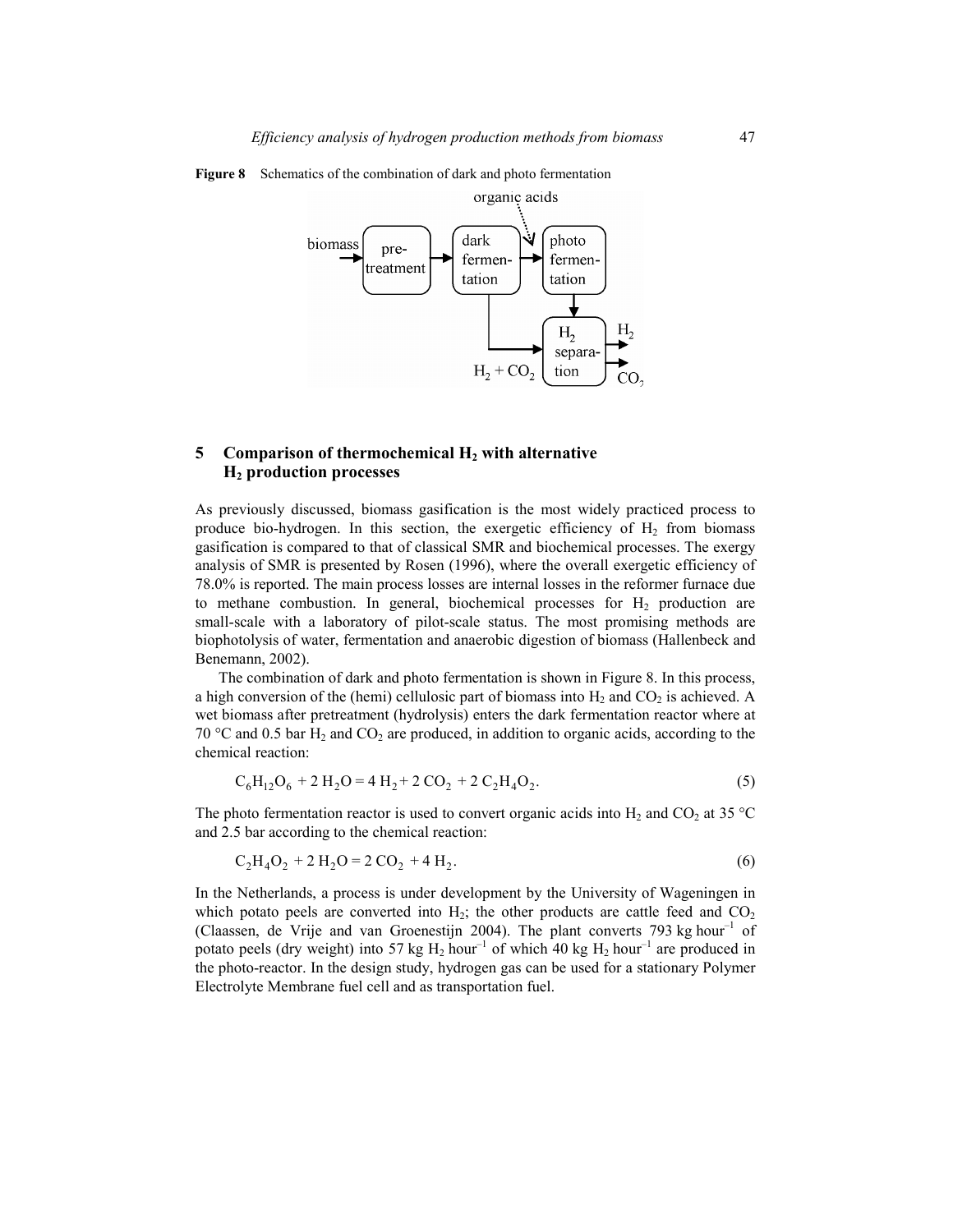

**Figure 9** Schematics of the combination of anaerobic digestion and Steam Methane Reforming

**Table 4** Exergetic efficiency of Steam Methane Reforming and biochemical processes for hydrogen production

|                                  |                                  | <i>Exergetic efficiency</i> $(\%)$ |                 |  |
|----------------------------------|----------------------------------|------------------------------------|-----------------|--|
| Process                          | Biomass feed                     | Biomass-to-biogas                  | $Biomass-to-H2$ |  |
| Steam methane reforming SMR      | Natural gas                      |                                    | 78.0            |  |
| Dark and photo fermentation (UW) | Potato peels                     |                                    | 29.1            |  |
| Anaerobic digestion (Vagron)     | Grey waste<br>(organic fraction) | 46.5                               | 36.3            |  |

Anaerobic digestion is the most well-known technology for biochemical conversion of biomass into biogas. In this process, microorganisms derive energy and grow by metabolising organic material in an oxygen-free environment. The product gas is a mixture of primarily  $CH_4$  and  $CO_2$ , which can be further converted into  $H_2$  by a conventional technique like SMR, as shown in Figure 9. World-wide, a large number of anaerobic digestion plants are in operation and the systems currently operating in Europe have a total capacity of 1,500 MW. The anaerobic digestion plant Vagron operating in Groningen in the Netherlands (Luning, et al., 2001) have been analysed. This plant converts the wet organic fraction of the household waste (grey waste), containing mainly kitchen waste and some garden wastes. A biogas containing  $65\%$  CH<sub>4</sub> and  $35\%$  CO<sub>2</sub> is produced at the temperature of 52 °C. The specific gas production is 0.26 m<sup>3</sup> methane per kg of organic material. The other products of the plant are compost and wastewater.

Table 4 summarises the overall exergetic efficiency of the above-mentioned biochemical processes based on the plant data in addition to the SMR process. In the case of the anaerobic digestion, the efficiency of biomass-to- $H_2$  is evaluated as the product of the efficiency of biomass-to-biogas and that of the SMR. The exergetic efficiencies of biochemical processes are lower than those for  $H_2$ -from-biomass gasification of more dry biomass but comparable to those of more wet feedstocks (see Table 3).

#### **6 Conclusions**

Hydrogen production from biomass can play a major role in future because it utilises the renewable sources of energy. The exergetic efficiency of hydrogen production by gasification of more dry feedstocks, such as vegetable oil, wood and straw (65.7–79.1%) is comparable to that of the current hydrogen production by SMR (78.0%) based on fossil fuels. However, SMR is not a sustainable process and if the additional sequestration of produced  $CO<sub>2</sub>$  would be taken into account to make SMR more sustainable, than the exergetic efficiency of this process will be lower than the reported value of 78%.